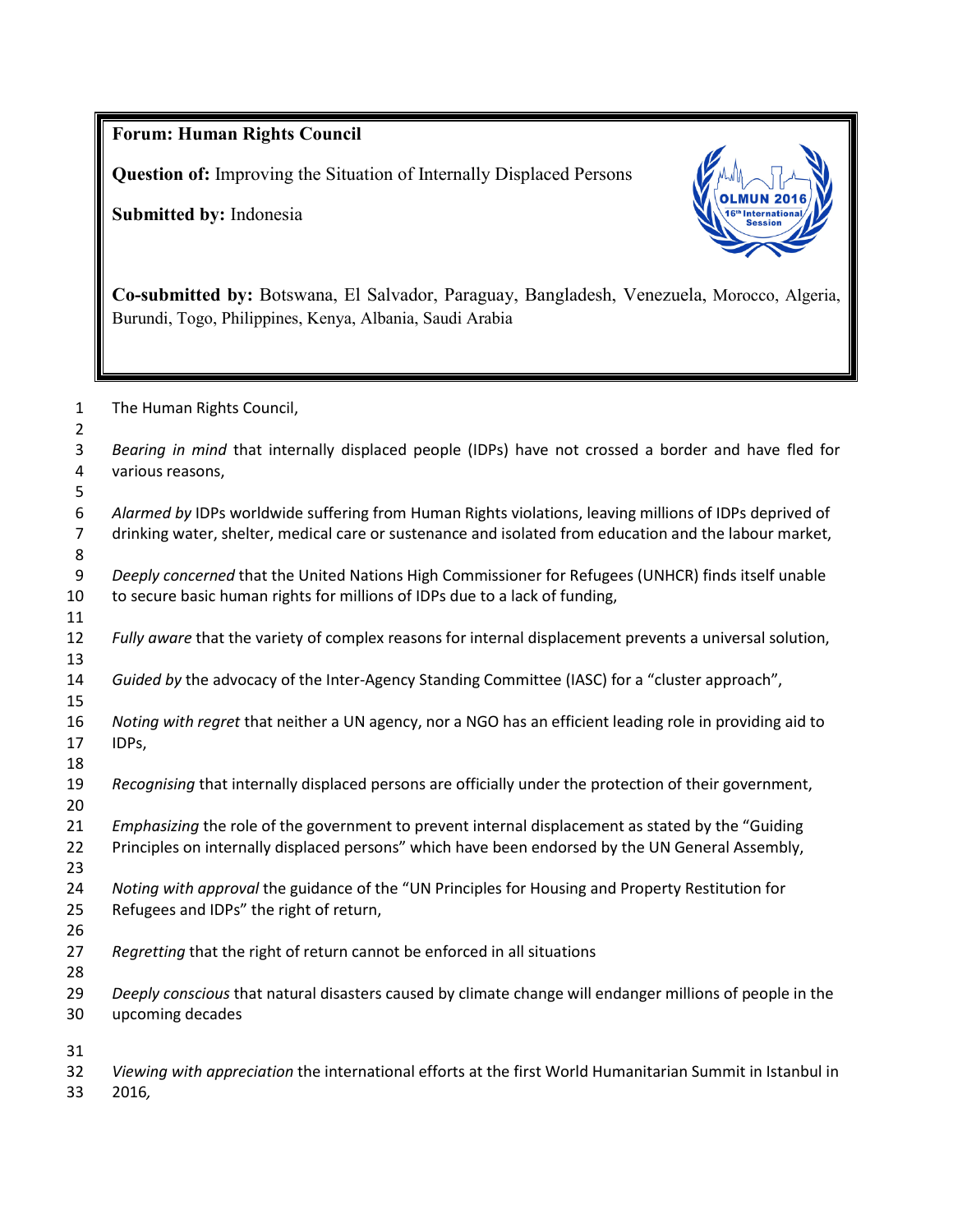| 34<br>35<br>36<br>37                                                 | Keeping in mind the task of the Human Rights Council to promote human rights education according to<br>the UN Charta, |                                                                                                                                                                                                                                                                                                                                                                                                                                                                                                                                                                               |
|----------------------------------------------------------------------|-----------------------------------------------------------------------------------------------------------------------|-------------------------------------------------------------------------------------------------------------------------------------------------------------------------------------------------------------------------------------------------------------------------------------------------------------------------------------------------------------------------------------------------------------------------------------------------------------------------------------------------------------------------------------------------------------------------------|
| 38<br>39<br>40<br>41<br>42<br>43<br>44<br>45<br>46<br>47<br>48<br>49 |                                                                                                                       | 1. Calls for UN agencies, independent organizations, and governments to<br>raise awareness for internally displaced persons in order to encourage engagement in<br>а.<br>the topic<br>b. secure human rights for IDPs,<br>c. observe the situation of IDPs,<br>d. adapt and follow the<br>i. guidance on profiling internally displaced persons and by the United Nations<br>Office for the coordination of Humanitarian Affairs,<br>ii. guidance on profiling internally displaced persons and by the United Nations<br>Office for the coordination of Humanitarian Affairs; |
| 50<br>51<br>52                                                       | 2.                                                                                                                    | <b>Strongly urges</b> governments to enable humanitarian agencies access to IDPs;                                                                                                                                                                                                                                                                                                                                                                                                                                                                                             |
| 53<br>54<br>55<br>56<br>57<br>58<br>59<br>60<br>61                   |                                                                                                                       | 3. Endorses a cluster approach to be implemented in all countries with IDP populations which<br>includes:<br>a. the designation of different humanitarian agencies as leaders of the 11 sectors<br>b. the creation of an online data base for reporting,<br>c. the appointment of a leading representative of any party involved in assisting IDPs,<br>preferably a member of the government unless the government is the cause of<br>the escape,<br>d. a registration system for IDPs;                                                                                       |
| 62<br>63<br>64<br>65<br>66                                           |                                                                                                                       | 4. Suggests accordingly that the UNHCR is renamed to United Nations High Commissioner for<br>Refugees and IDPs (UNHCRI) and take the leading role in coordinating the cluster approach;                                                                                                                                                                                                                                                                                                                                                                                       |
| 67<br>68<br>69                                                       |                                                                                                                       | 5. Asks UN member states to increase funding;                                                                                                                                                                                                                                                                                                                                                                                                                                                                                                                                 |
| 70<br>71<br>72<br>73                                                 | 6.                                                                                                                    | <b>Encourages</b> financial support by the United Nations Development Fund for Women<br>(UNIFEM) and the Trust Fund for Human Security;                                                                                                                                                                                                                                                                                                                                                                                                                                       |
| 74<br>75<br>76                                                       | 7.                                                                                                                    | Affirms the responsibility of the UNHCR to oversee the shelter needs of IDPs;                                                                                                                                                                                                                                                                                                                                                                                                                                                                                                 |
| 77<br>78<br>79                                                       | 8.                                                                                                                    | Further invites all member states to address the UNHCR when seeking help or support and<br>immediately informing it in case of internal displacement;                                                                                                                                                                                                                                                                                                                                                                                                                         |
| 80                                                                   |                                                                                                                       | 9. Expresses its hope that organized camps replace all other forms of housing for IDPs;                                                                                                                                                                                                                                                                                                                                                                                                                                                                                       |